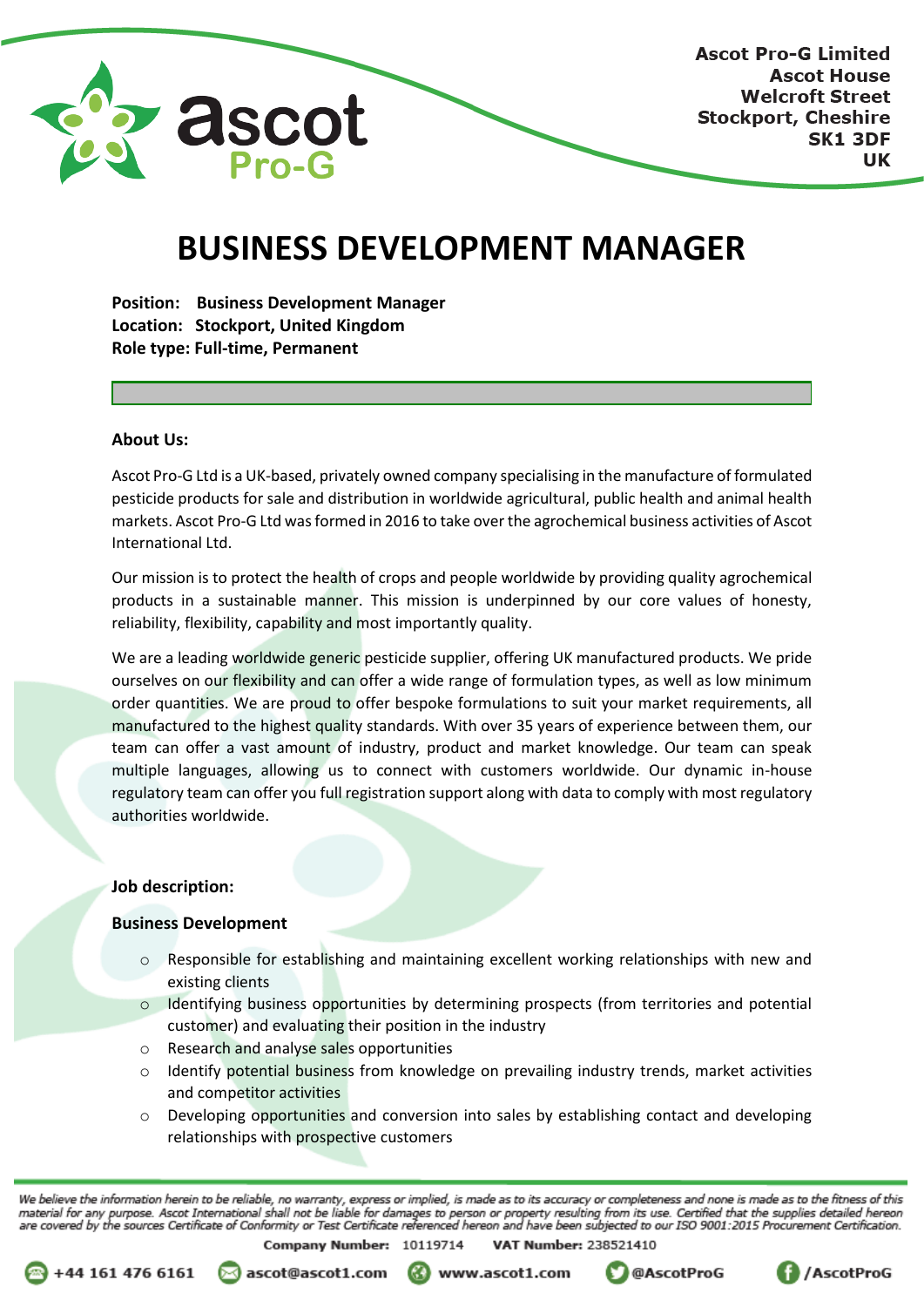

- o Work closely with current and prospective customers to understand business needs and recommend continuous improvement and innovation plans that will maintain and grow sales.
- o Nurturing and building long term customer relationships that encourage partner level collaboration to ensure future revenue growth.
- $\circ$  Identify areas of business growth out of customer needs by matching customer requirements with available products
- $\circ$  Coordinate with different departments to promote and support sales
- $\circ$  Maintain proactive approach in the research to establish new target markets & business streams

### **Management**

- Lead the creation, improvement and implementation of innovative sales & business growth strategies.
- o Research analysis of the markets, trends and competition
- o Work closely with technical staff to develop growth strategies
- $\circ$  Research and evaluate market pricing and competition, monitoring new products and processes.
- o Develop annual sales budgets in consultation with the Managing Director
- o Work closely with management team to achieve business targets of the company

#### **Training and Development**

- $\circ$  Coach and train new staff members through induction and on-boarding process as per company procedures
- o Identify and follow up opportunities for growth
- o Develop and maintain up-to-date product knowledge

#### **Person specification**

+44 161 476 6161

- We are looking for someone who has proactive approach and who can work both independently and as a team member.
- o Educated to Master's degree level
- o Proven sales and business development experience alongside excellent overall business acumen
- o Minimum 5 years' experience in the agrochemical industry
- Experience in overseas agrochemical industry  $-$  in particular with experience in dealing with Eastern European, MENA (Middle East & North Africa), and Far East Asian markets

We believe the information herein to be reliable, no warranty, express or implied, is made as to its accuracy or completeness and none is made as to the fitness of this material for any purpose. Ascot International shall not be liable for damages to person or property resulting from its use. Certified that the supplies detailed hereon<br>are covered by the sources Certificate of Conformity o **VAT Number: 238521410** 

Company Number: 10119714

⊠ ascot@ascot1.com

www.ascot1.com